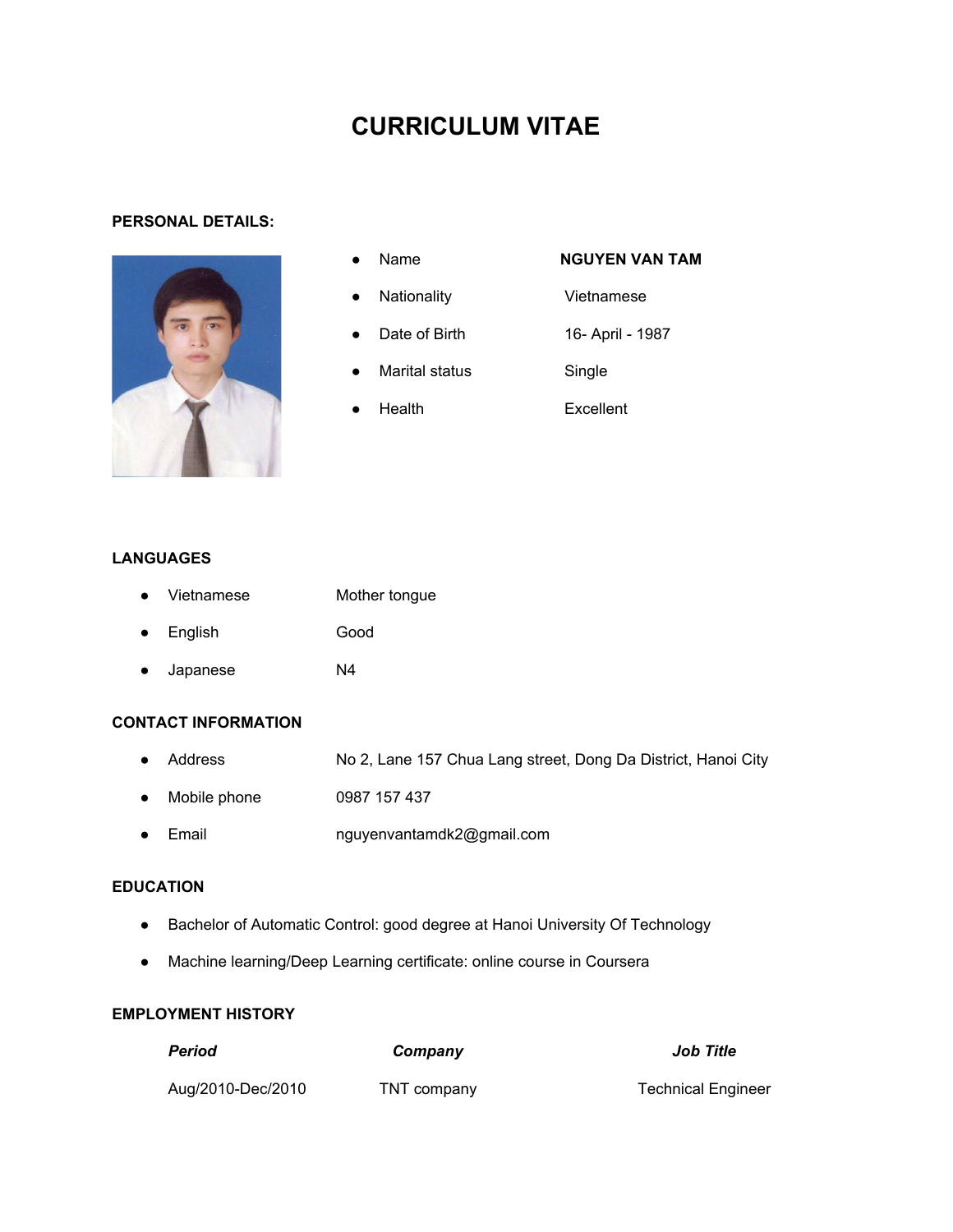| R&D Engineer |
|--------------|
|              |

Sep/2018-Now Cinnamon AI Laboratory System/AI Engineer

## **ACHIEVEMENT**

- The company's Best Project Award (year: 2016)
- The company's Outstanding Performance (year: 2017)
- The company's member of the month (year: 2019)

## **PROFESSIONAL EXPERIENCE SUMMARY**

## **MANAGEMENT**

- *Project manager*: 4 years +
- *Project size*: 4 8 members

## **TECHNIQUE**

- *Embedded software / protocol*: 4 years
	- Compiler, middleware and protocol development
- *Mobile application development*: 3 years
	- Android / iOS application
- *Image Processing / Machine Learning / Deep Learning*: 3 years
	- Frameworks
		- OpenCV, Tensorflow, Keras, Yolo darknet, TVM/NNVM
	- Projects
		- License Plate recognition: using template matching for digit recognition
		- Traffic light detection: using support vector machine for classification
		- Face/Gender detection: using Haar Feature-based Cascade Classifiers
		- **■** Video Effect: Friend Days and Harry-Poster effect
		- Braille Blocks detection: using support vector machine for classification
		- Digit recognition: using CNN
		- Movie suggestion: using Content Based and Collaborative method
		- House price prediction: ensemble regressors (XGB, Lasso, Ridge), CNN
		- Car classification: using CNN
		- Smart Cleaning Robot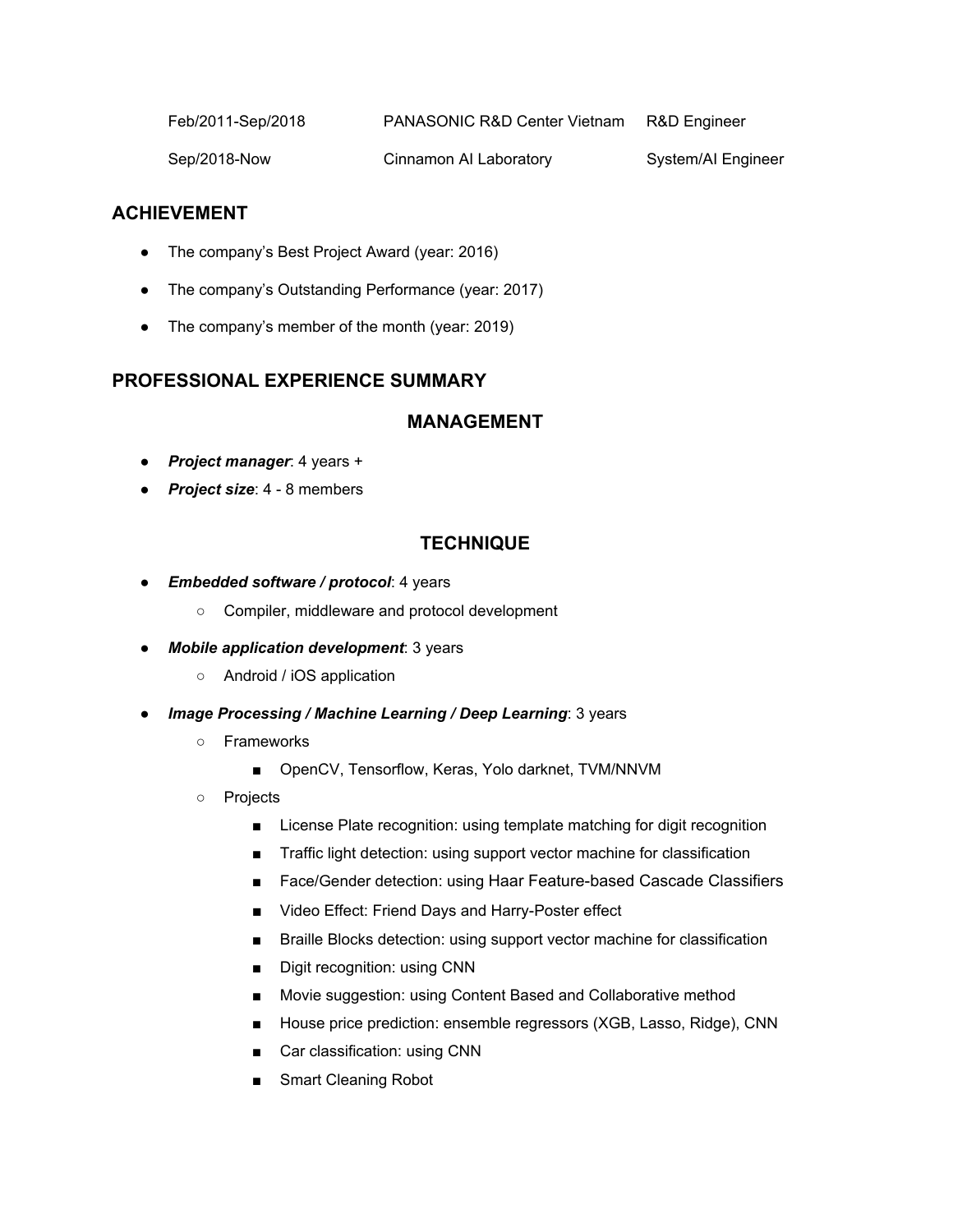## ● *Chatbot / Natural Language Processing*: 1 year

- Frameworks
	- A.L.IC.E
	- Google voice API
	- Nuance
	- IBM voice framework
- Projects
	- Chabot application: using A.L.I.C.E + Gender/Face/Body detection
	- Smart Cleaning Robot

## **PROGRAMMING LANGUAGE / SOFTWARE**

## ● *Programming Languages*

- o 3 years of experiences on Python
- o 4 years of experiences on C/C++
- o 4 years of experiences on Java/Android
- o 2 years of experiences on HTML/Javascript/Node JS
- o Others: ASM, iOS, Shell Script, Perl, MATLAB

## ● *Programming Tool*

- o Visual Studio 2008, 2010, 2012
- o Eclipse
- o Xcode
- o Android Studio
- o MATLAB and SIMULINK
- o PyCharm
- *Source Code Control*
	- o SVN, Git, Bitbucket
- *Application Server*
	- o NodeJS
	- o Ruby on Rails
	- o Amazon Web Service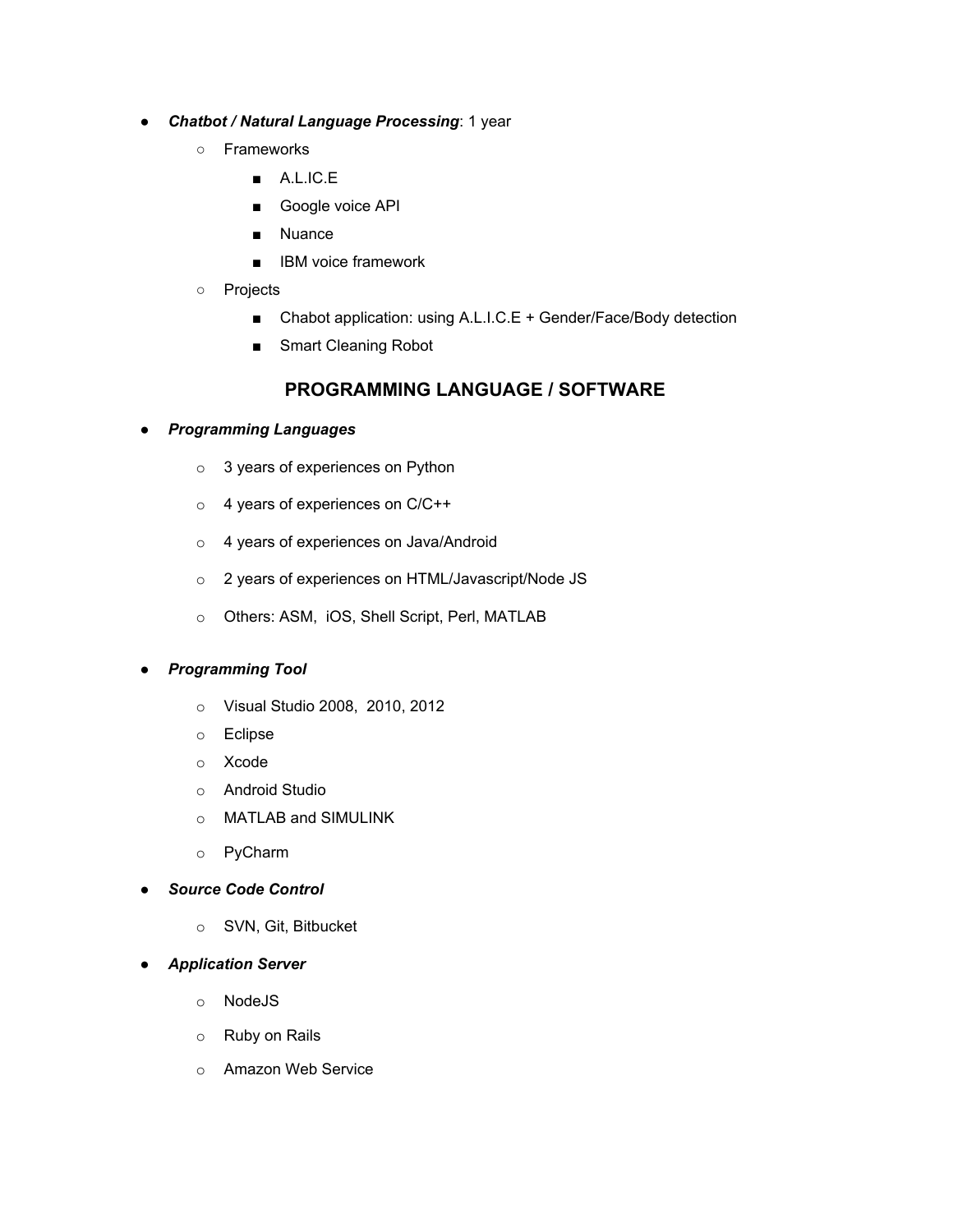- o Nginx, Gunicorn, uWSGI, Django
- o Apache Tomcat 7.x

### ● *Database*

- o MySQL, Sqlite, MongoDB, Elasticsearch
- *Design Tool*
	- o StarUML, Astah, Microsoft Office
- **● Operating systems**
	- Windows XP/7, Ubuntu, Mac

### **PROFESSIONAL EXPERIENCES**

### **#NAME01 01/2011-11/2011**

| <b>Project Name</b>                  | #NAME01                                                                                                                                                                                                                                       |
|--------------------------------------|-----------------------------------------------------------------------------------------------------------------------------------------------------------------------------------------------------------------------------------------------|
| <b>Project Description</b>           | This project develops a module of compiler that performs analyzing dependency<br>of source code C<br>This project also develops a supporting tool for visualizing the result from<br>dependency analyzing<br>Development Environment - Ubuntu |
| <b>Project Duration</b>              | January-2011 to November - 2011                                                                                                                                                                                                               |
| <b>Project Size</b>                  | 4 peoples                                                                                                                                                                                                                                     |
| <b>Project Role</b>                  | Developer                                                                                                                                                                                                                                     |
| Technology<br><b>Job Description</b> | C++ language technology<br>Compiler & Dependency Analysis Technique for language C<br>HTML, Java Script and Perl Language<br>Coding                                                                                                           |
|                                      | <b>Unit Test</b>                                                                                                                                                                                                                              |

**#NAME02 12/2011-1/2013**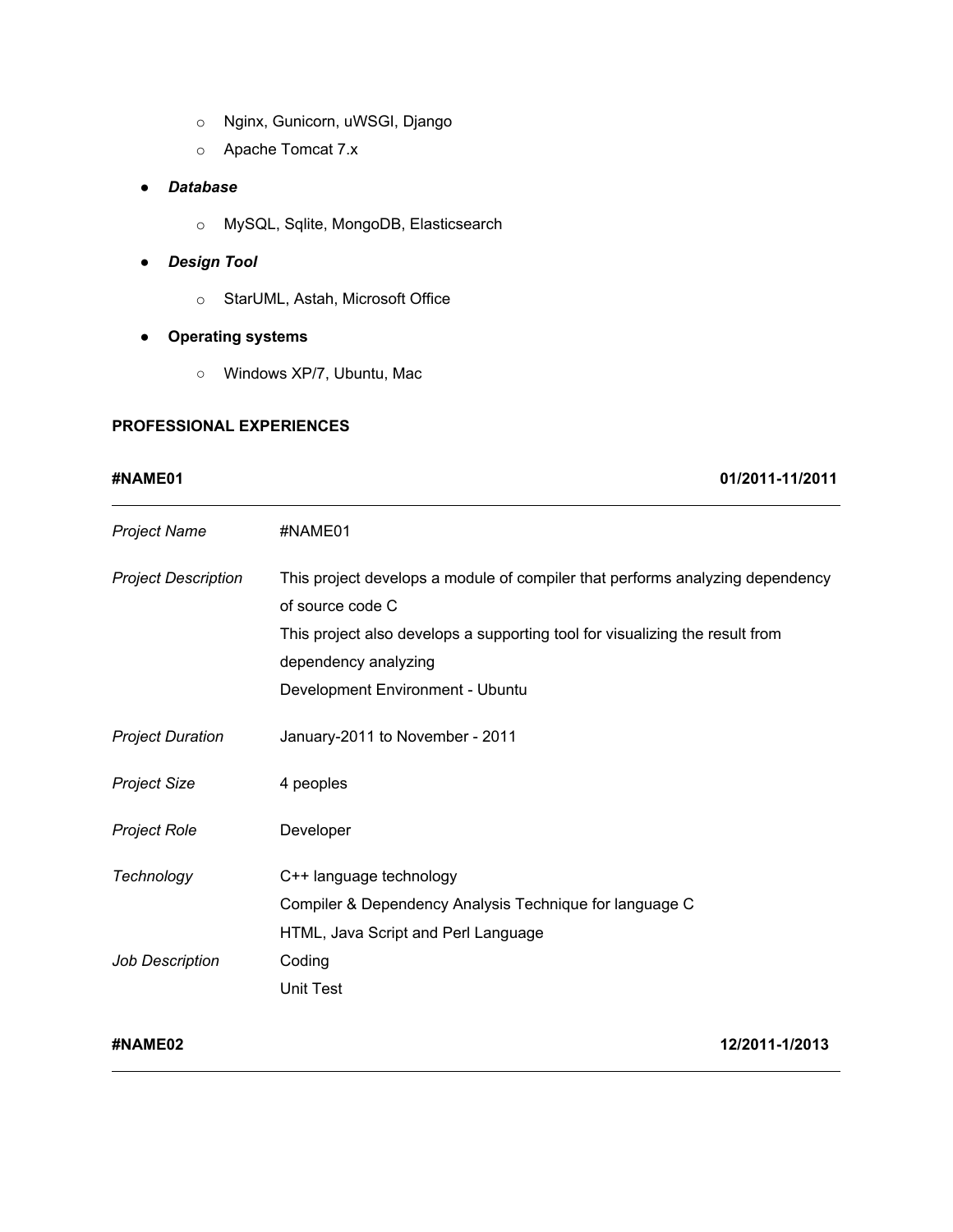| <b>Project Name</b>        | #NAME02                                                                                   |
|----------------------------|-------------------------------------------------------------------------------------------|
| <b>Project Description</b> | This project build up algorithms, verify and evaluate those                               |
|                            | This project also develops Android Application for visualizing the result of<br>algorithm |
|                            | This project works with RGB camera and Depth Sensor camera (Kinect)                       |
|                            | Development Environment - Window + Ubuntu                                                 |
| <b>Project Duration</b>    | December-2011 to January - 2013                                                           |
| <b>Project Size</b>        | 4 peoples                                                                                 |
| <b>Project Role</b>        | Developer                                                                                 |
| Technology                 | Computer Science technology (OpenCV and PCL)                                              |
|                            | C++ language technology                                                                   |
|                            | ASM language technology                                                                   |
|                            | <b>Shell Script</b>                                                                       |
| <b>Job Description</b>     | Build up algorithm (Licence Plate Recognition, Traffic Light Recognition, Face            |
|                            | Detection, Gesture Recognition)                                                           |
|                            | Coding algorithms                                                                         |
|                            | Evaluate and test the algorithms                                                          |

**#NAME03 1/2013-6/2014**

| <b>Project Name</b>        | #NAME03                                                                                                    |
|----------------------------|------------------------------------------------------------------------------------------------------------|
| <b>Project Description</b> | This project works in Robotic Technology and Cloud Technology<br>Development Environment - Window + Ubuntu |
| <b>Project Duration</b>    | January-2013 to June - 2014                                                                                |
| <b>Project Size</b>        | 5 peoples                                                                                                  |
| <b>Project Role</b>        | Developer                                                                                                  |
| Technology                 | Robotic Technology                                                                                         |
|                            | MATLAB language technology                                                                                 |
|                            | C language technology                                                                                      |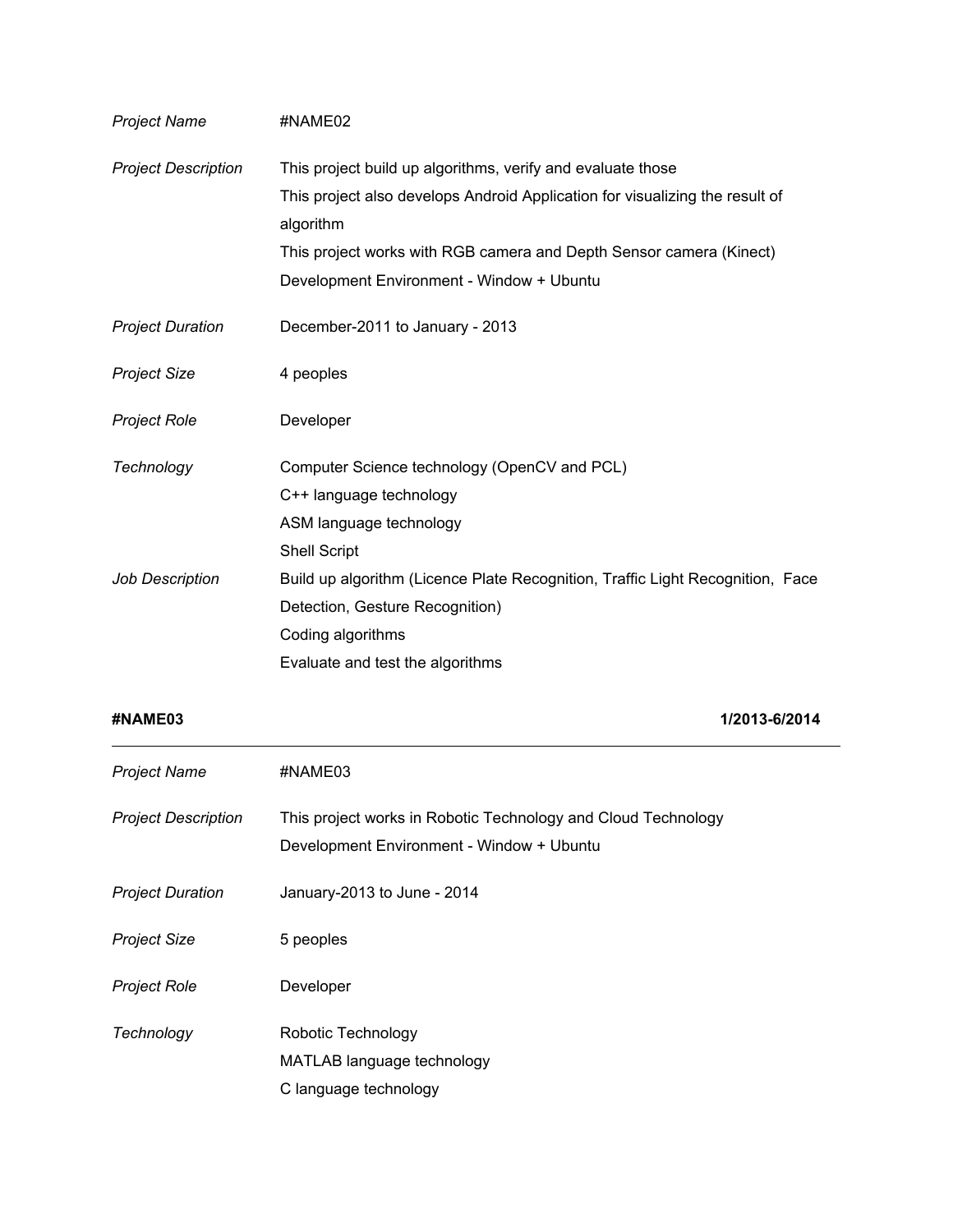Shell Script, Python

*Job Description* Develop modules to control Robot and the algorithm that helps the Robot generating the map automatically (SLAM 2D/3D algorithm) Develop the image processing algorithm in MATLAB language to perform object detection that helps the Robot to avoid clash Porting the algorithm on the Cloud Service (Microsoft Azure)

**#NAME04 6/2014-12/2014**

| <b>Project Name</b>        | #NAME04                                                                                                                             |
|----------------------------|-------------------------------------------------------------------------------------------------------------------------------------|
| <b>Project Description</b> | This project develop a middleware protocol                                                                                          |
| <b>Project Duration</b>    | June-2014 to December - 2014                                                                                                        |
| <b>Project Size</b>        | 4 peoples                                                                                                                           |
| <b>Project Role</b>        | <b>Technical Sub Leader</b>                                                                                                         |
| Technology                 | C language technology<br><b>Shell Script</b>                                                                                        |
| Job Description            | Develop the #NAME protocol in C language that performs communicating<br>between devices in Smart House<br>Unit and combination test |
| #NAME05                    | 12/2014-6/2015                                                                                                                      |
| <b>Project Name</b>        | #NAME05                                                                                                                             |
| <b>Project Description</b> | This project develop modules related to Cloud Service                                                                               |
| <b>Project Duration</b>    | December-2014 to now                                                                                                                |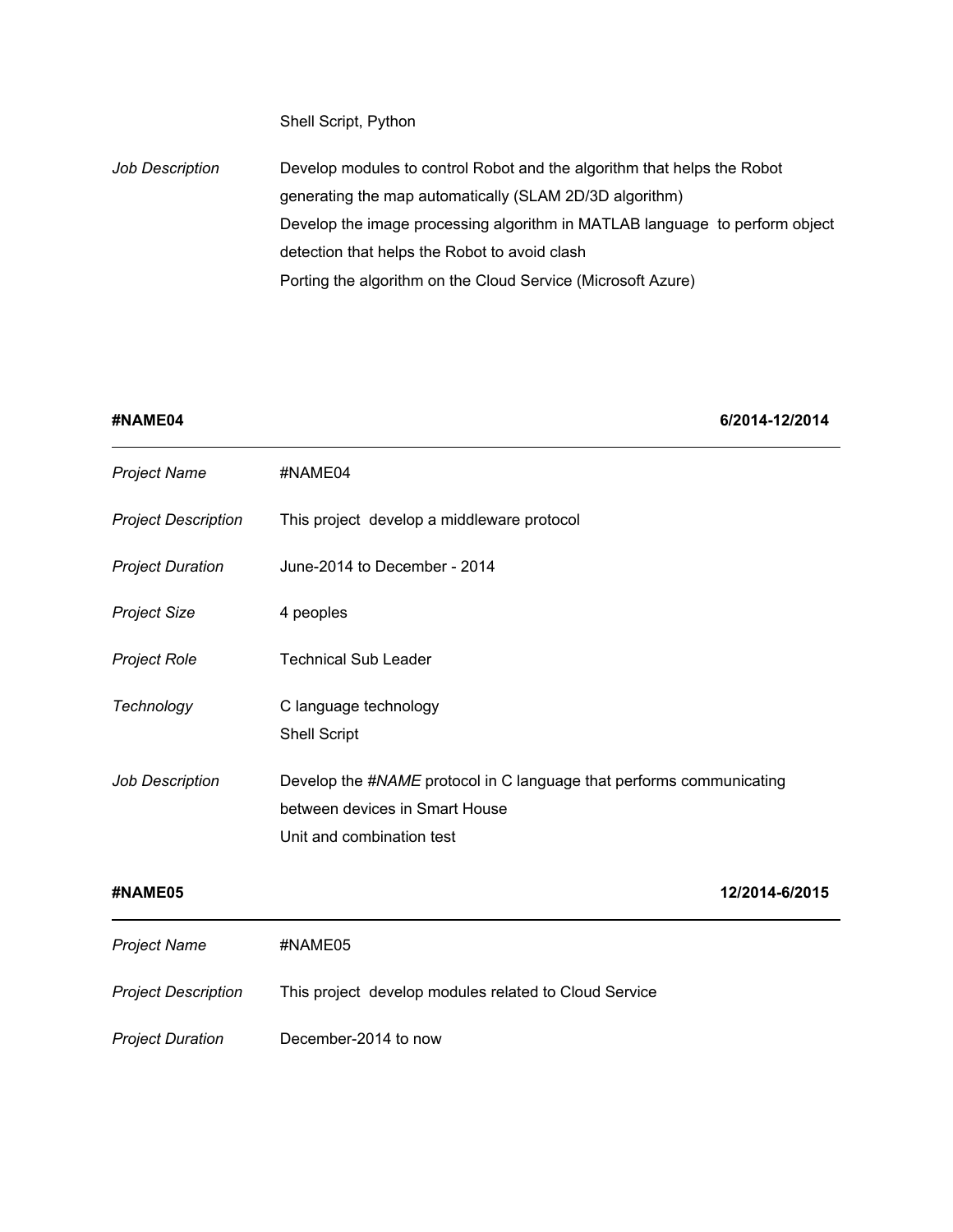| <b>Project Size</b>                  | 4 peoples                                                                                                                 |                |
|--------------------------------------|---------------------------------------------------------------------------------------------------------------------------|----------------|
| <b>Project Role</b>                  | <b>Technical Leader</b>                                                                                                   |                |
| Technology                           | C language technology<br><b>Shell Script</b>                                                                              |                |
| Job Description                      | Architecture Design and Detail Design<br>Manage and review other project members                                          |                |
| #NAME06                              |                                                                                                                           | 7/2015-6/2017  |
| <b>Project Name</b>                  | #NAME06                                                                                                                   |                |
| <b>Project Description</b>           | This project develop mobile and web application (Android + iOS)                                                           |                |
| <b>Project Size</b>                  | 5 members                                                                                                                 |                |
| <b>Project Role</b>                  | Technical Leader, Project Leader                                                                                          |                |
| Technology<br><b>Job Description</b> | Java, Objective C language technology<br>Architecture Design and Detail Design<br>Manage and review other project members |                |
| #NAME07                              |                                                                                                                           | 6/2017-12/2017 |
| <b>Project Name</b>                  | #NAME07                                                                                                                   |                |
| <b>Project Description</b>           | This project develop image/video effector                                                                                 |                |
| <b>Project Size</b>                  | 8 members                                                                                                                 |                |
| <b>Project Role</b>                  | Project Leader/ Technique Leader                                                                                          |                |
| Technology<br><b>Job Description</b> | OpenCV, OpenGL technology, C/C++ language<br>Build algorithm<br>Manage and review other project members                   |                |
| #NAME08                              |                                                                                                                           | 1/2018-8/2018  |